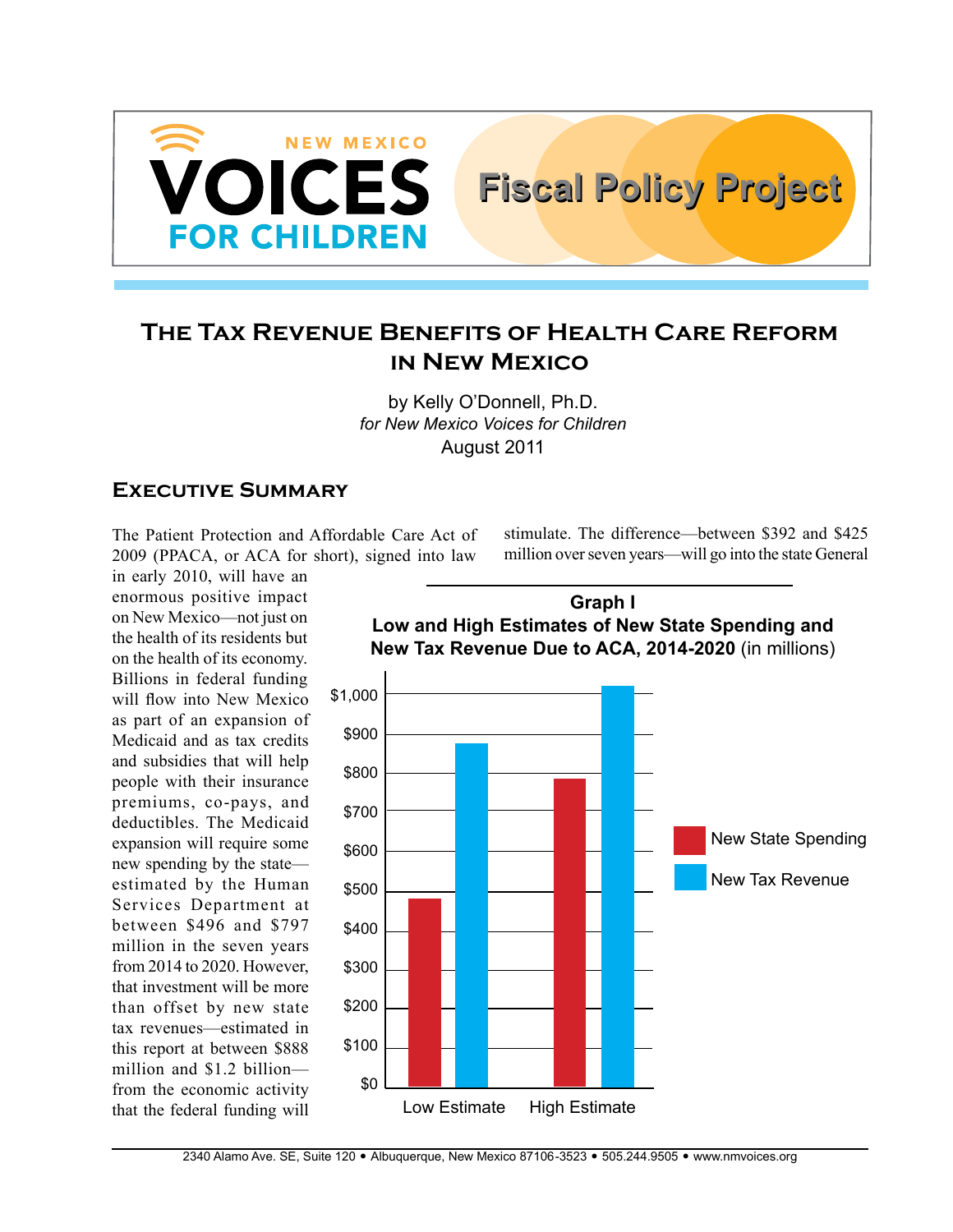Fund where the Legislature will be able to appropriate it as it sees fit.

In addition, local governments will get between \$232 and \$322 million in new tax revenues over the same period, which also can be spent on anything the cities

"The dramatic influx of new federal funds and the increase in economic activity relating to ACA will generate tax revenue for both the state and local governments."

and counties wish. Graph I, "Low and High Estimates of New State Spending and New Tax Revenue Due to ACA, 2014-2020" (page 1), contrasts the amount of new state spending the ACA will require and the new state tax revenue it is expected to generate in New Mexico between 2014 and 2020.

In light of the recent debate over the federal deficit, it's important to note that in spite of the initial high federal cost, the ACA actually reduces the net federal deficit by \$143 billion in the first ten years and by more than \$1 trillion in the second ten-year period.<sup>1</sup>

# **Introduction**

In the companion paper, "The Economic Benefits of Health Care Reform in New Mexico," New Mexico Voices for Children established that the Affordable Care Act (ACA) will benefit New Mexico in a variety of ways. The federal health care reform law will provide access to health insurance for more than 300,000 New Mexicans who are currently uninsured. It will also help people who already have health insurance retain their coverage. When more people have health insurance, the utilization of preventive health care services goes up, thereby improving



the overall health and productivity of the population and decreasing the public cost of providing care to the uninsured.

Billions of dollars in federal funds will flow into New Mexico through a substantial expansion of the

> Medicaid program, as well as subsidies for the purchase of health insurance by individuals and tax credits for employers. These funds will flow into the state's health care system, stimulating job growth and economic activity. Health care is already a major component of New Mexico's economy and is a particularly significant driver of job growth and prosperity in rural New Mexico. The dramatic increase in

federal support of health care will thus have a marked positive impact on the state economy as a whole.

The dramatic influx of new federal funds and the increase in economic activity relating to health care reform will generate tax revenue for both the state and local governments. This analysis seeks to quantify that impact for the years 2014 through 2020.

Some aspects of health care reform have already taken effect, however, this analysis focuses only on the major categories of policy reform beginning in 2014 for which the immediate and direct fiscal impacts are

> relatively well-understood. These include the expansion of Medicaid and changes to CHIP (the Children's Health Insurance Program), tax credits for insurance premiums, and health insurance cost-sharing provisions.

# **Medicaid Expansion**

Beginning in 2014, Medicaid will expand to cover all non-Medicare eligible individuals under age 65 (primarily adults) with incomes below 138 percent<sup>2</sup> of the federal poverty level (FPL). The New Mexico Human Services Department (HSD) projects that by 2020 New Mexico will have added between

-2-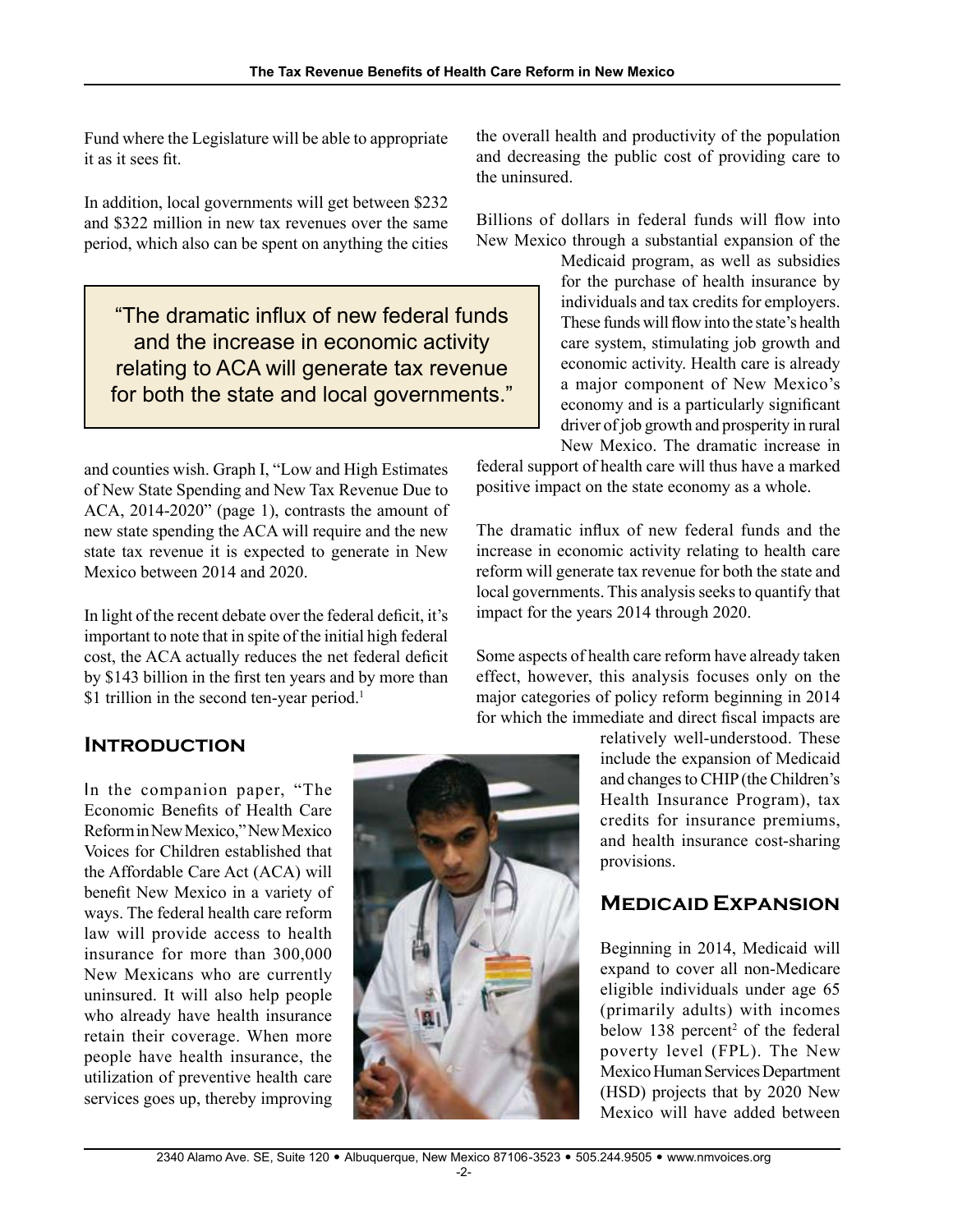133,000 and 183,000 individuals to Medicaid.<sup>3</sup> Most of the new enrollees (105,000 to 132,000) will be adults who will be newly eligible under the ACA. The balance will be currently eligible but not enrolled individuals—mostly children.

HSD estimates that the federal government will pay about 92 percent of the cost of the Medicaid expansion and new enrollment of current eligibles during the first seven years  $(2014$  through  $2020)$ .<sup>4</sup> (No new state spending will be required for the newly-eligible adults until 2017.) New federal Medicaid spending

in New Mexico for the seven-year period is projected to be between \$6.3 and \$8.7 billion. Total required new state spending is projected by HSD to be between \$496 and \$797 million—or just 7 to 8 percent of the total for those seven years. However, the tax revenue generated by the Medicaid expansion and insurance subsidies alone will bring the state between \$888 million

and \$1.2 billion in new general fund revenue, or between 60 and 80 percent more than is needed to pay the state's share of the Medicaid expansion. Municipalities will receive between \$232 million and \$322 million in new revenue and bear no costs under the ACA.

### **Federal Subsidies for Private Insurance**

The ACA provides for two types of subsidies designed

to make health insurance and health care more affordable for individuals with income too high to qualify for Medicaid but below 400 percent of the FPL.<sup>5</sup> Premium subsidies reduce health insurance premiums for qualifying enrollees and cost-sharing subsidies reduce out-of-pocket health care expenses. Both are paid directly to the insurer by the federal government.

### **PREMIUM ASSISTANCE SUBSIDIES for Individuals**

Beginning in 2014, each state will have a health insurance exchange—a marketplace where individuals and small businesses can compare policies and premiums, and buy insurance.

Also beginning in 2014, individuals with income below 400 percent of the FPL who are not eligible for other health coverage will qualify for refundable tax credits to offset the cost of purchasing health insurance coverage offered on the exchange. The advance tax credit amount is paid directly to the insurer who then subtracts the amount from the individual's premium. The tax credits limit what people will be required to pay for health insurance to a percentage of their income—ranging from 3 percent for people with incomes at 138 percent of the FPL to 9.5 percent for people with incomes between 300 and 400 percent of the FPL.

"In addition to the fiscal benefits to the state, ACA will also reduce the net federal deficit over the next two decades."

> Because the premium tax credits are paid on behalf of the health insurance enrollee directly to their insurer, who then applies the credit to the enrollee's premium, the credits are likely to be subject to the New Mexico Insurance Premiums Tax.

## **Cost Sharing**

Health insurance policies usually require enrollees to pay for a certain amount of their health care out-ofpocket before the insurer begins to pay in full. ACA

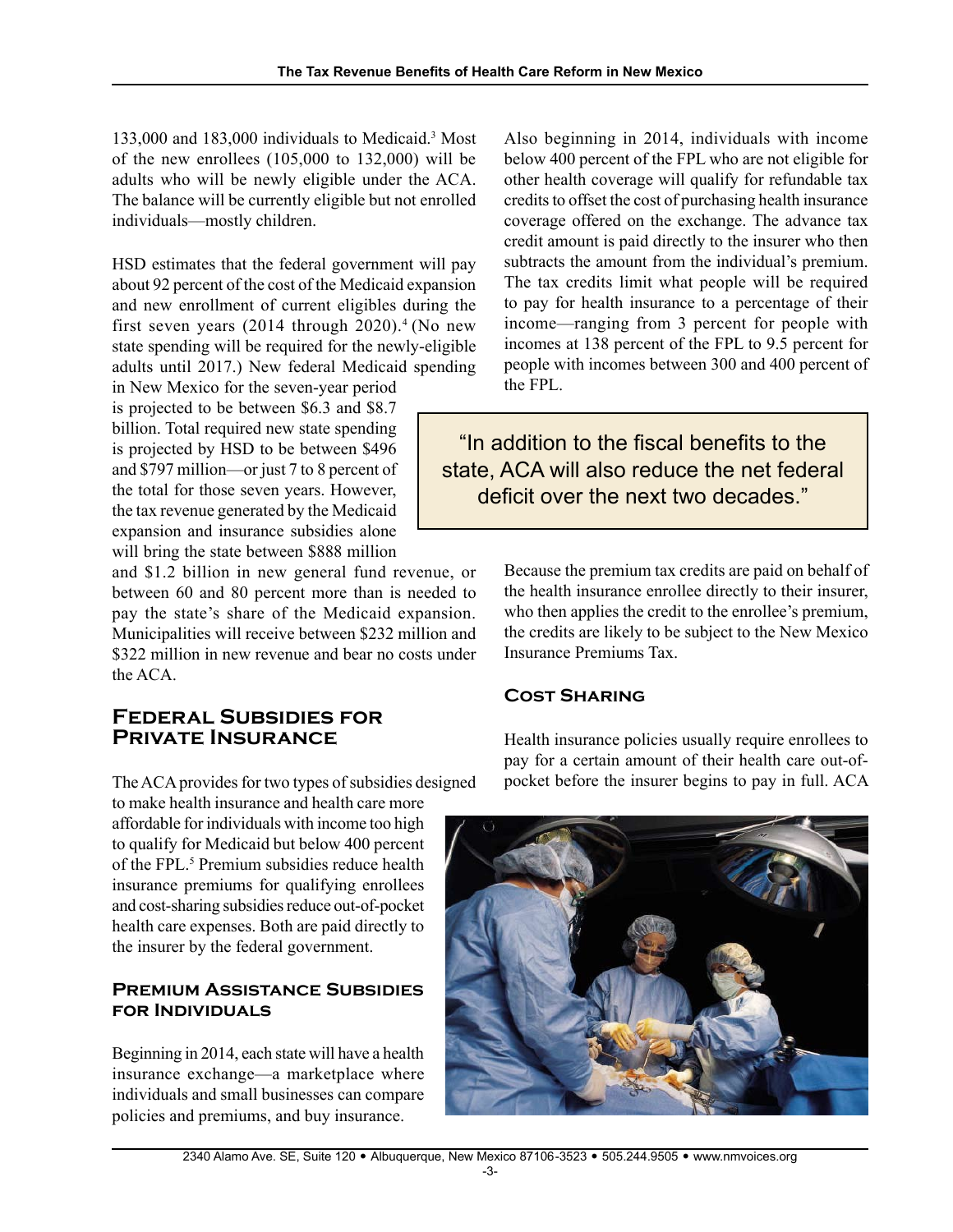establishes the maximum out-of-pocket amount an individual can accrue before the health insurer pays all health care costs. For 2010, these maximums were \$5,950 for an individual and \$11,900 for a family, regardless of income level. In 2014, maximum costsharing amounts will be set by the IRS. Starting in

2015, the maximum cost sharing for individual plans will rise by the growth in average per capita health insurance premium for the prior year.

The ACA also provides cost-sharing assistance for some low- and moderateincome health insurance enrollees. Cost-sharing assistance limits the maximum out-of-pocket expenses that a health insurance enrollee can be held

responsible for and can reduce cost-sharing amounts such as deductibles, co-insurance or co-payments that would otherwise be charged to them by their insurance plan.

Cost sharing does not include premiums, balance billing amounts for non-network providers, or spending for non-covered services. To be eligible for costsharing subsidies, individuals must be enrolled under a specified level of coverage through an exchange and have income between 138 and 400 percent of the FPL.

# **New Mexico Taxes Insurance Premiums Tax**

New Mexico currently exempts health insurance premiums from the gross receipts tax and imposes a separate 4.003 percent Insurance Premiums Tax (IPT) on them instead. Most health insurance premiums including HMOs, nonprofit health care plans, and hospital and medical insurance are subject to the IPT.<sup>6</sup> The IPT revenue is deposited in the state's general fund. The New Mexico Insurance Code preempts insurance companies from all state taxes except IPT and property tax.

Premium subsidies provided under ACA are paid directly to the insurer who applies them to the health insurance premiums of the qualified enrollee. Because

they are part of a premium payment, they will likely be subject to the IPT.

Cost-sharing subsidies, on the other hand, are paid to the insurer to offset the costs of providing cost-

"The new federal Medicaid funding, tax credits, and premium assistance will raise more than enough in tax revenue to offset the state's expected costs for the Medicaid expansion."

> sharing reductions for some middle- and lowerincome enrollees. They are not technically insurance premiums, thus they will probably not be subject to the IPT or any state tax.

### **Other State Taxes**

Although health care reform will undoubtedly increase the number of New Mexicans with health insurance, the exact extent to which the new laws will increase rates of insurance and utilization of health care remains unknown. The health care reform funds that are expended directly on insurance premiums will be subject to the state's 4.003 percent Insurance Premiums Tax, but the ultimate tax treatment of other funds—such as those used for cost-sharing subsidies for insurers, Medicaid Fee-for-Service, and

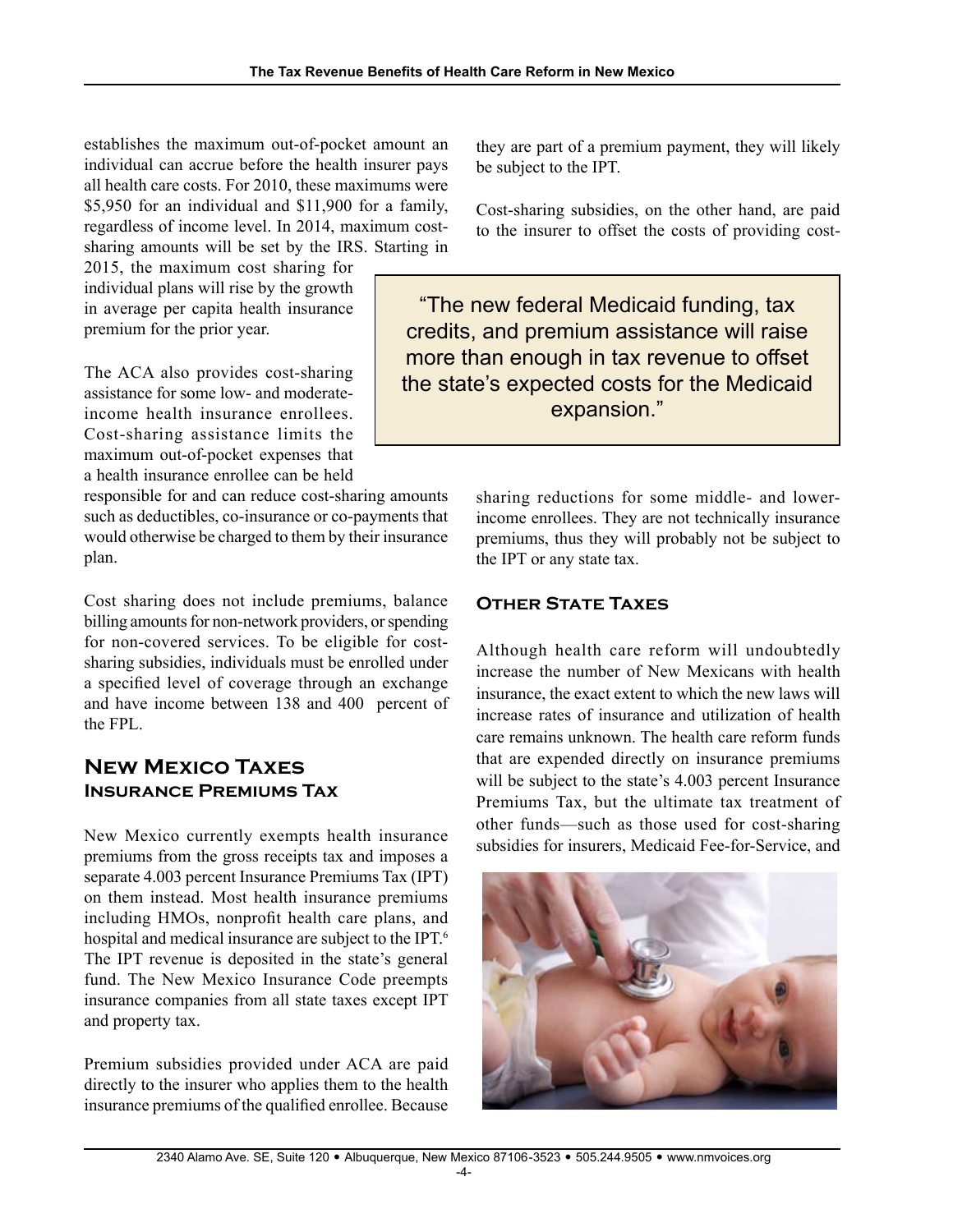business tax credits—remains less certain. A general methodology that compares general fund tax revenue from non-extractive sources to personal income was used to estimate the general fund revenue impact of these new federal inflows. In this paper, cost-sharing subsidies and Medicaid Fee-for-Service are assumed to be taxed at a statewide average effective tax rate of 5.23 percent and a local average effective gross receipts tax (GRT) rate of 1.09 percent.

## **Economic Impact**

The impact on New Mexico's economy of increased federal funding for Medicaid and insurance subsidies was estimated in the companion report using IMPLAN software on data from the New Mexico Human Services Department,<sup>7</sup> Health Care for America Now,<sup>8</sup> and the Urban Institute.<sup>9</sup> The "direct impact" of the new federal funds is the economic activity, jobs, and income that will be created in the health care sector by increased demand for health care services. The "indirect impact" is the economic activity, jobs, and income that will be created in the economic sectors that provide goods and services to the health care industry.

The "induced impacts" are those that result when the people employed in the new jobs spend their money at local businesses.

Reproduced in Table I, "Low and High Estimates of Economic Activity Generated by New Federal Funds in ACA, 2014-2020" (below), are annual estimates of the economic impact of the new federal funds that will flow into New Mexico as a result of the insurance subsidies and increased Medicaid funds.<sup>10</sup> Note that these funds are in addition to the several billion dollars that New Mexico will continue to receive each year as the federal share of its existing Medicaid program to cover children, very low-income parents, and adults who are elderly or disabled.

# **Fiscal Impact**

Between 2014 and 2020, the economic activity stimulated by the new federal funds brought into New Mexico by the Medicaid expansion and insurance subsidies provided under ACA will generate between \$887.6 million and \$1.221 billion in new state general fund revenue and between \$232.2 and \$321.8 million

## **Table I Low and High Estimates of Economic Activity Generated by New Federal Funds in ACA, 2014-2020** (in millions)

|                 |      | 2014    | 2015    | 2016    | 2017    | 2018    | 2019    | 2020    | Cumulative<br><b>Total</b> |
|-----------------|------|---------|---------|---------|---------|---------|---------|---------|----------------------------|
|                 | Low  | \$485   | \$1,089 | \$1,422 | \$1,650 | \$1,836 | \$2,019 | \$2,056 | \$10,559                   |
| <b>Direct</b>   | High | \$654   | \$1,452 | \$1,832 | \$2,097 | \$2,296 | \$2,490 | \$2,560 | \$13,381                   |
|                 |      |         |         |         |         |         |         |         |                            |
| <b>Indirect</b> | Low  | \$92    | \$207   | \$271   | \$314   | \$349   | \$384   | \$391   | \$2,009                    |
|                 | High | \$134   | \$298   | \$376   | \$430   | \$471   | \$510   | \$525   | \$2,743                    |
|                 |      |         |         |         |         |         |         |         |                            |
|                 | Low  | \$179   | \$403   | \$526   | \$610   | \$679   | \$747   | \$761   | \$3,905                    |
| <b>Induced</b>  | High | \$262   | \$581   | \$733   | \$839   | \$918   | \$996   | \$1,024 | \$5,352                    |
|                 |      |         |         |         |         |         |         |         |                            |
|                 | Low  | \$757   | \$1,699 | \$2,219 | \$2,574 | \$2,865 | \$3,150 | \$3,208 | \$16,471                   |
| <b>Total</b>    | High | \$1,050 | \$2,330 | \$2,940 | \$3,366 | \$3,685 | \$3,996 | \$4,109 | \$21,477                   |

*Source: Calculation by NM Voices for Children from data in "The Economic Benefits of Health Care Reform in New Mexico," Table I, using IMPLAN software.*<sup>11</sup>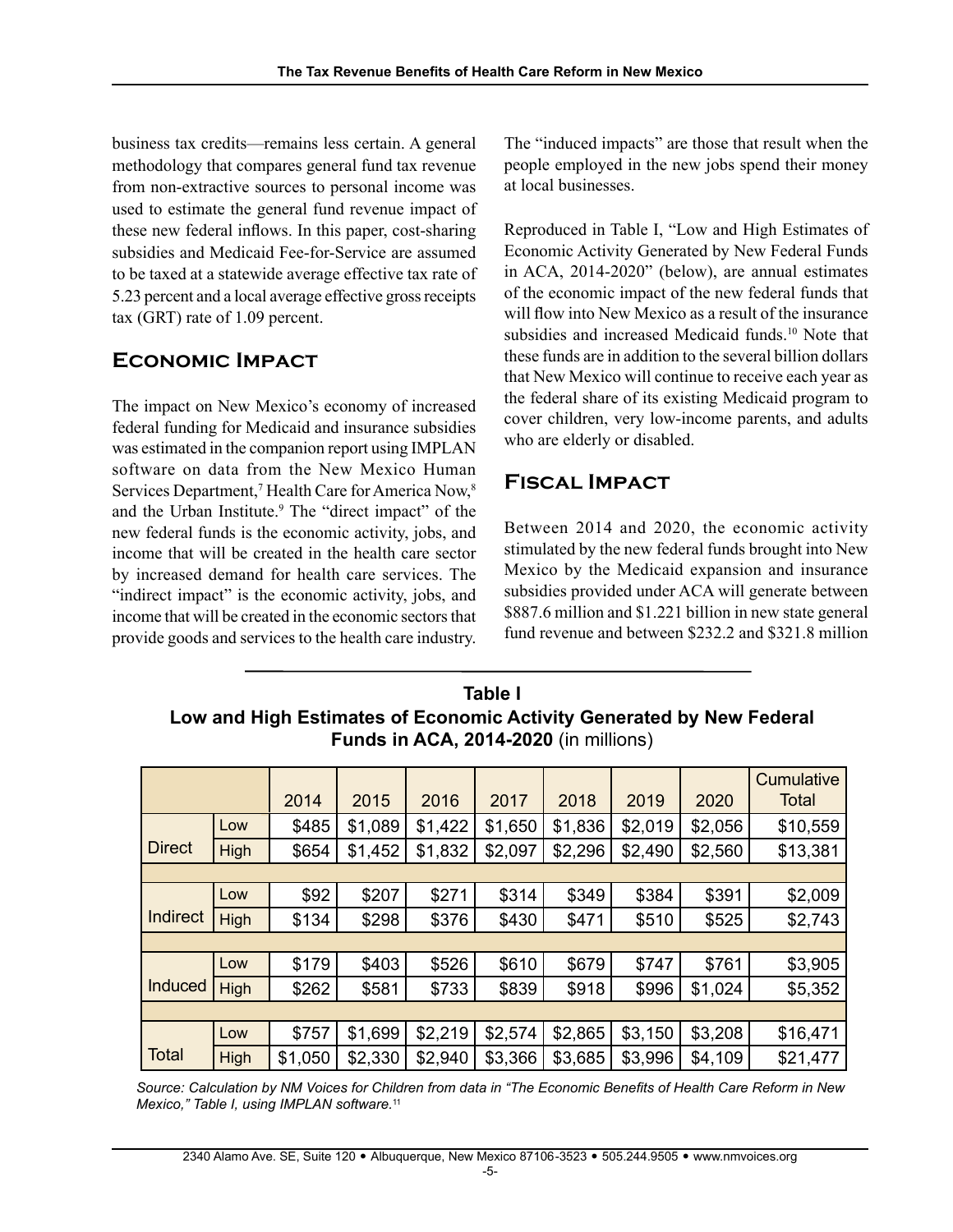in local government revenue. (See Table II, "Low and High Estimates of Total Tax Revenue from ACA Health Insurance Expansions, 2014-2020," below)

The revenue impacts of ACA are disaggregated into those resulting from the direct, indirect and induced impacts in Tables III, IV and V (below and page 7).

Between 2014 and 2020, the direct impact of the new federal funding will generate between \$578.3 and \$798.3 million in new revenue to the New Mexico general fund. Approximately two-thirds of the direct impact will result from the expansion of Medicaid to include previously ineligible populations and currentlyeligible but not enrolled individuals, mostly children. Most of the new Medicaid spending will be spent through managed care, thus most of the direct fiscal impact will be attributable to increased general fund revenue from the New Mexico Insurance Premiums Tax (IPT) and the gross receipts tax (GRT) on payments by managed care organizations to providers of Medicaid services. Premiums subsidies will augment premium payments by individuals and thus they too will be taxed under the IPT. As mentioned above, cost-sharing subsidies and Medicaid Fee-for-Service are assumed to be taxed at a statewide average effective tax rate of 5.23 percent and a local average effective GRT rate of 1.09 percent. The local share of GRT on health care services will be distributed to the local jurisdictions in which the services were provided. Thus, the new revenue will be distributed throughout the many New Mexico communities—many of them rural—in which health care facilities and providers are located.

It is important to note that the direct fiscal impact estimates are conservative in that they do not include

| Table II                               |
|----------------------------------------|
| Low and High Estimates of Total Tax    |
| <b>Revenue Generated by ACA, 2014-</b> |
| 2020 (in millions)                     |

|      | <b>State</b> | Local   |
|------|--------------|---------|
| l റw | \$887.6      | \$232.2 |
| High | \$1.221.7    | \$321.8 |

many additional sources of new federal funding included in ACA. These include: several hundred million in premium tax credits that have already been received by New Mexico small businesses and will be received in the future; millions of dollars saved by New Mexico Medicare beneficiaries in premiums and prescription drug costs; new grant funding for community health centers; and the many millions in uncompensated care costs that will be saved by the state and local governments.12 Also hugely beneficial to New Mexico's economy, but not included in this analysis, is the reduction in cost-shifting that will result when individuals and businesses are no longer subsidizing health care for the uninsured by paying higher insurance premiums.

# **Conclusion**

New Mexico stands to benefit greatly as the Medicaid expansion, premium subsidies, and cost sharing provisions under ACA go into effect, perhaps benefitting more than any other state. These provisions will mean that most every New Mexican will be covered by health insurance, saving money that currently goes to cover uncompensated care. The influx of new federal funding will create jobs and generate enormous economic activity. The federal funding, tax credits, and premium assistance will raise more than enough in tax revenue to offset the state's expected costs for the Medicaid

## **Table III Low and High Estimates of Direct Impact Tax Revenue Generated by New Federal Funds in ACA, 2014-2020** (in millions)

|                       |      | <b>State</b> | Local   |
|-----------------------|------|--------------|---------|
|                       | Low  | \$441.4      | \$166.3 |
| <b>Medicaid</b>       | High | \$615.2      | \$231.8 |
|                       |      |              |         |
| Premium &             | Low  | \$136.9      | \$1.3   |
| <b>Cost Subsidies</b> | High | \$183.1      | \$1.8   |
|                       |      |              |         |
|                       | Low  | \$578.3      | \$167.7 |
| <b>Total</b>          | High | \$798.3      | \$233.6 |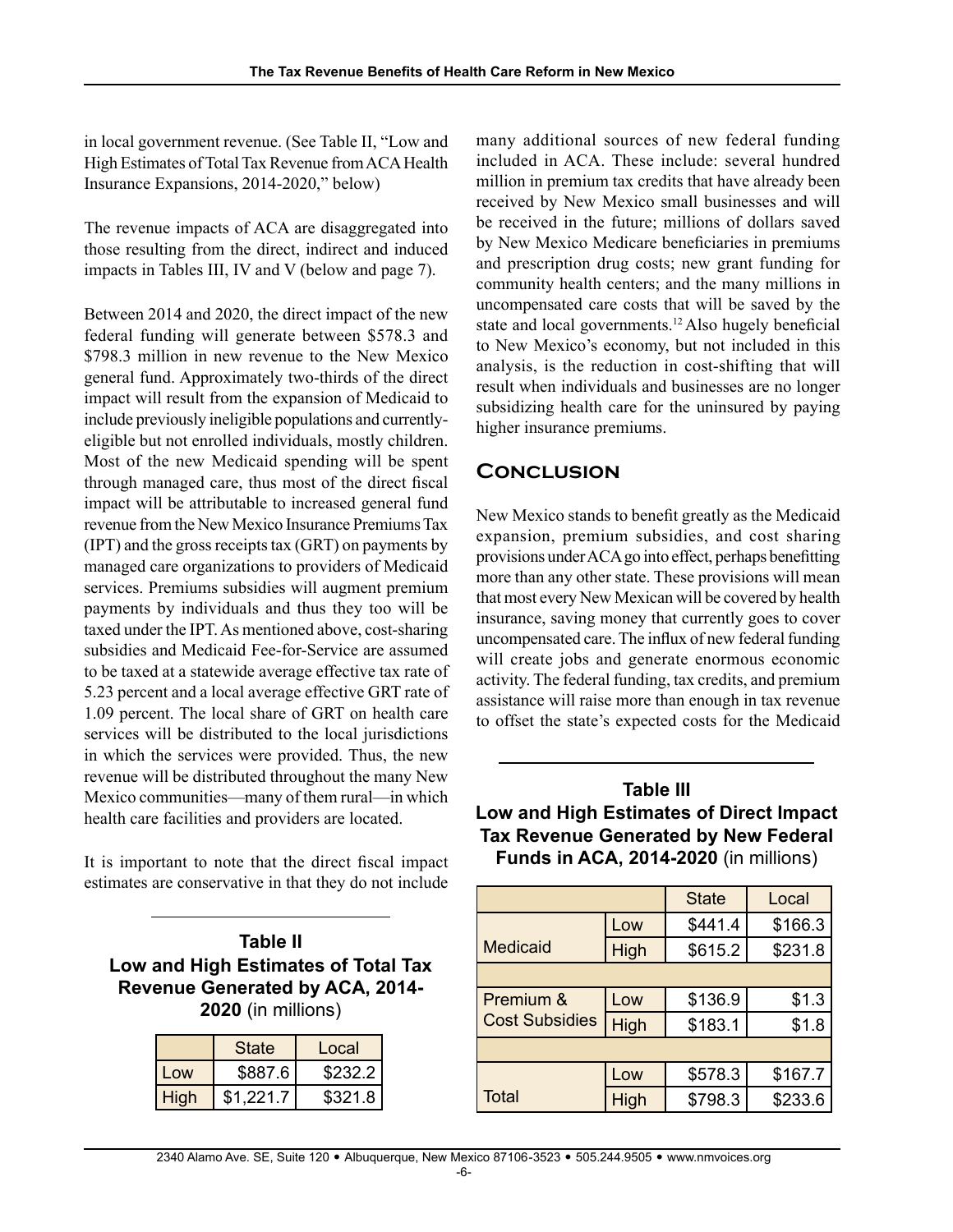expansion. However, if New Mexico is to maximize both the health and economic benefits of ACA, the state must implement the new law's policies and programs quickly and comprehensively. In particular, the state should begin to pre-enroll individuals and families for Medicaid or subsidized private health insurance during 2013 so that they can be insured beginning on January 1, 2014. This will ensure that they can have medical

## **Table IV Low and High Estimates of Direct Impact Tax Revenue Generated by New Federal Funds in ACA by Type of Tax, 2014-2020**  (in millions)

|                     |      | <b>State</b> | Local   |  |  |
|---------------------|------|--------------|---------|--|--|
| Insurance           | Low  | \$310        | \$0     |  |  |
| <b>Premiums Tax</b> | High | \$424        | \$0     |  |  |
|                     |      |              |         |  |  |
| <b>Gross</b>        | Low  | \$221.8      | \$168   |  |  |
| <b>Receipts Tax</b> | High | \$308.9      | \$233.6 |  |  |
|                     |      |              |         |  |  |
| <b>Other State</b>  | Low  | \$46.7       | \$0     |  |  |
| Taxes*              | High | \$65.0       | \$0     |  |  |
|                     |      |              |         |  |  |
|                     | Low  | \$578.3      | \$168   |  |  |
| <b>Total</b>        | High | \$798.3      | \$233.6 |  |  |

\*Does not include severance or extractive taxes

# **Table V**

**Low and High Estimates of Tax Revenue from Indirect and Induced Impacts Generated by New Federal Funds in ACA, 2014-2020** (in millions)

|          |      | <b>State</b> | Local  |
|----------|------|--------------|--------|
| Indirect | _OW  | \$105.1      | \$21.9 |
| Impact   | High | \$143.5      | \$29.9 |
|          |      |              |        |
| Induced  | Low  | \$204.2      | \$42.6 |
| Impact   | High | \$279.9      | \$58.3 |

care as soon as possible if they need it and also will maximize the economic benefits to the state of new federal funding under health care reform.

In addition to these benefits to the state, ACA will also reduce the net federal deficit over the next two decades.

#### **Aspects of ACA That Will Have Fiscal Impact on State (Not Otherwise Included in This Report)**

| <b>Positive Revenue Impact</b>                                                                                                                  |
|-------------------------------------------------------------------------------------------------------------------------------------------------|
| • \$423 million in small business tax credits<br>beginning in 2011.                                                                             |
| . \$37 million in federal funding to the state's<br>high-risk insurance pool.                                                                   |
| . Millions in health care workforce training.                                                                                                   |
| • Millions of dollars to seniors when the                                                                                                       |
| Medicare prescription drug "donut hole" is<br>filled.                                                                                           |
| . \$10 million is premium savings for Medicare<br>beneficiaries.                                                                                |
| • Health insurance premium savings to                                                                                                           |
| individuals and businesses by not paying for<br>large numbers of uninsured (estimated to be<br>\$3,100 a year for a family plan). <sup>13</sup> |
| · Savings of \$172 to \$344 million for state and<br>local government for uncompensated care<br>costs (from 2014-2019).                         |

• Millions to Federally Qualified Health Centers (FQHC), public health and rural clinics, and community health centers.

#### **Negative Revenue Impact**

- Small tax on "Cadillac" health insurance plans.
- A 0.5 to 0.9 percent increase in Medicare premium tax for those with family incomes over \$250,000.
- A decrease in federal funding to Medicare Advantage plans.
- Loss of a few million federal dollars in Disproportionate Share Hospital (DSH) payments to some New Mexico Hospitals.